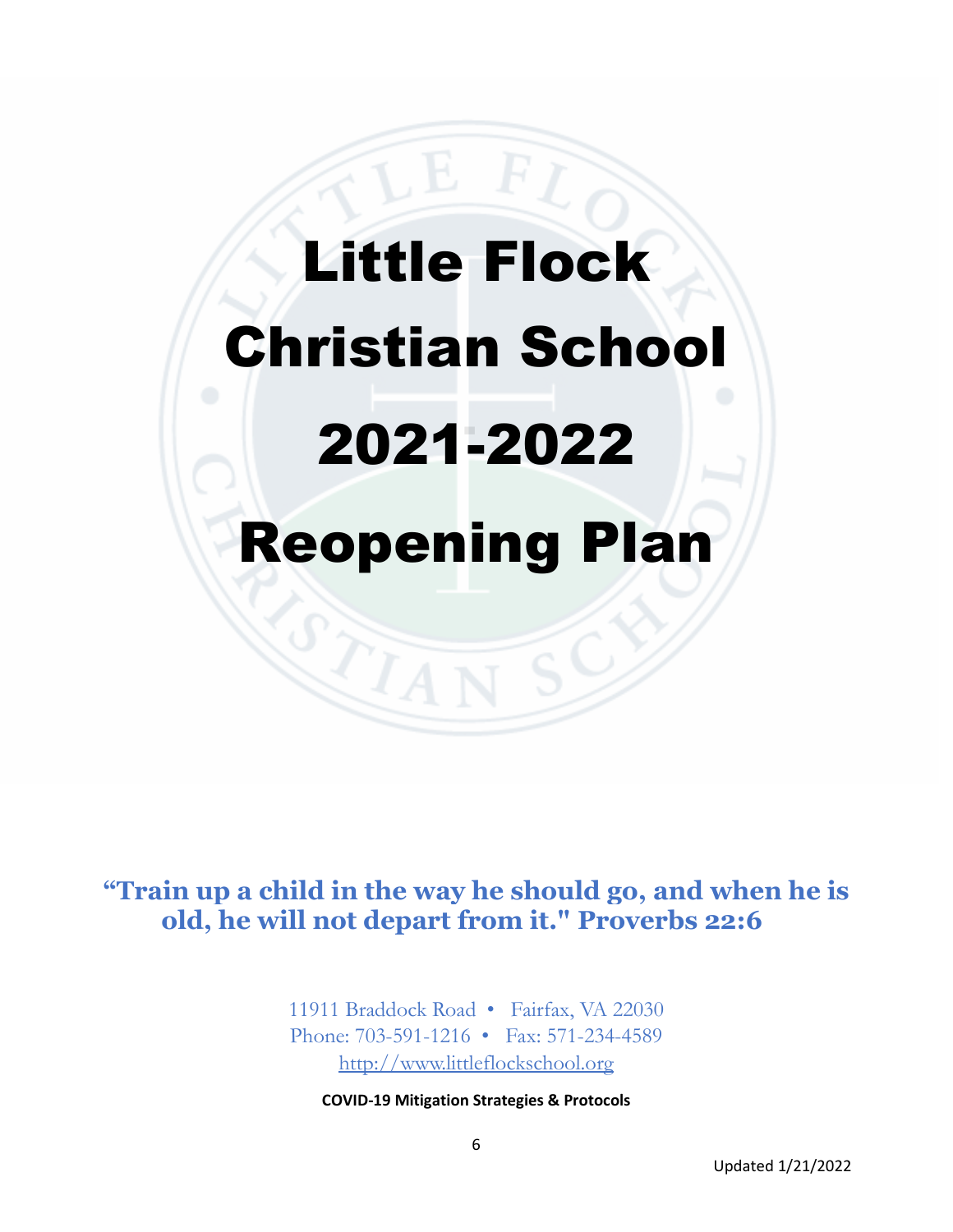LFCS will follow strategies recommended by the Virginia Department of Health and the Centers for Disease Control during the school day with the goal of preventing the spread of COVID-19 at LFCS, including:

- Higher-priority strategies:
	- 1. Cohort classes to minimize crossover among children and adults within the school; the exact size of the cohort may vary, dependent on room size and 6 feet social distancing, not number of group size.
	- 2. Utilize outdoor spaces when possible.
	- 3. Limit unnecessary visitors into the building.
- Daily health screenings completed by parents/staff upon to arrival at LFCS facilities
- Wearing cloth face coverings (2 years old and over)
- **Physical distancing**
- **Increasing cleaning of high-touch surfaces and common areas**
- **Students and staff remaining at home when sick**
- Reminding students and staff of proper cough/sneeze etiquette
- **IMPLEMENT IMPLEMENT IMPLE THE STARK IMPLEMENT IMPLEMENT IMPLY** Implementing student cohors and interaction
- **EXECUTE:** Limited sharing of student supplies
- **Filter** Frequent handwashing
- Ensuring availability of hand sanitizer for classroom use and in high traffic areas
- **Increasing ventilation of indoor spaces and/or using of outdoor spaces, when either are possible**
- **EXECUTE:** Limiting visitors to LFCS facilities
- **EXTE:** Limiting large group meetings and field trips
- Monitoring health of students and staff and differentiating rooms for treatment of students

LFCS will seek to mitigate exposure during the school day, but the entire LFCS community must equally share in the responsibility to limit risks when the school day ends. As a community, we ask that we all work together in partnership to achieve this goal.

#### **Daily Health Screenings:**

Prior to admittance to LFCS facilities, all staff and parents, on behalf of their children, will be required to answer the following questions. These screening questions will be facilitated, and answers collected via Brightwheel during new kiss and ride drop off procedures.

Health Screening:

- 1. Enter the individual's temperature data for that day in degrees to the tenth of a degree (e.g. 98.8).
- 2. Q: Have you had a temperature of  $\geq$ 100.4 in the past 72 hours? *Individuals should not come to LFCS until that person's temperature has been below 100.4 for at least 72 hours and without the help of fever-reducing medication.*
- 3. Q: Have you experienced any of the following symptoms in the past 10 days that are associated with COVID-19?

*Fever/chills Cough Shortness of breath/difficulty breathing Unexplained fatigue, unexplained muscle/body aches Headache*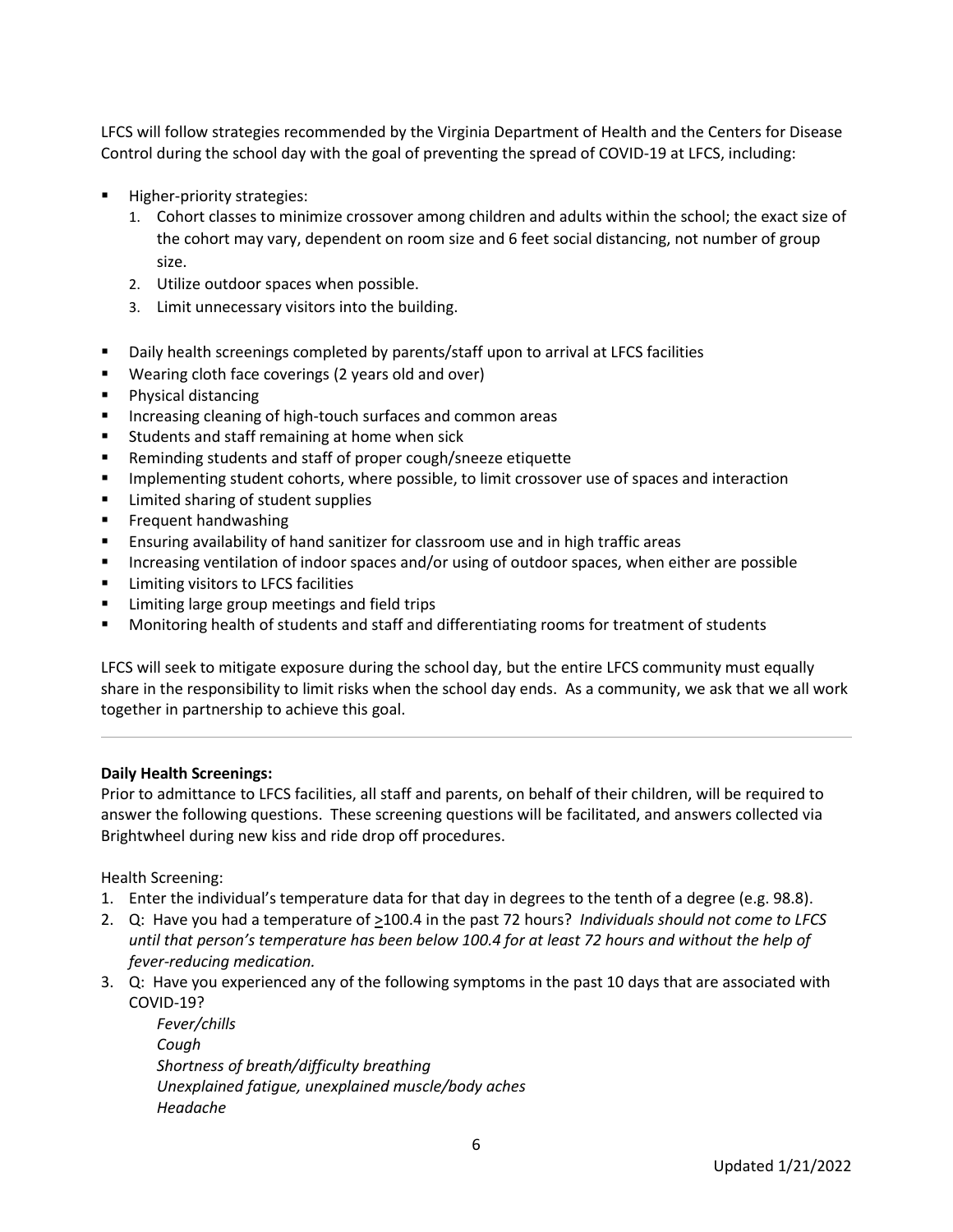*New loss of taste/smell Sore throat Congestion/runny nose (not attributed to allergies) Diarrhea, nausea, or vomiting*

LFCS will implement a kiss and ride format during drop off and pick up times. LFCS will coordinate the drop off/pick up schedules with parents. Touchless student check-in/check-out by parents. Backpacks will be sanitized every morning. Except for school supplies, lunch, medicine, and clothing needed for the day, no other items from home will be allowed.

Staff will check their temperatures every day upon entering building.

#### **Face Coverings:**

All face coverings should fit securely over **both** the nose and mouth and should be washed daily if reusable. All students and staff should retain additional personal face coverings such that they have a clean face covering each day, which may include triple-layer cloth/disposable masks. (Bandanas, face shields, or masks with exhalation valves are not acceptable)

**Students** 2 years old and over will wear face coverings as medically and developmentally appropriate:

- In all transitional times; e.g. from car to class, from class to bathroom/back, during dismissal, etc.
- When indoors, including classrooms and meeting spaces.
- When physical distancing of 6' is not maintained and/or possible.

#### **Staff** will wear face coverings:

- In all transitional times; e.g. from car to class, from class to bathroom/back, during dismissal, etc.
- **When indoors, including classrooms and meeting spaces.**
- When outdoors and physical distancing of 6' is not maintained and/or possible.

Students and staff may remove face coverings when:

- Eating or drinking while maintaining physical distancing of at least 6'.
- Outdoors and **maintaining** physical distancing of at least 6'.
- **IFM** Indoors and **solely** occupying a classroom, meeting space, office, etc.
- Nap times while maintaining physical distancing

**Parents** also must wear face coverings anytime they are at LFCS; i.e. in transition with their student, inside any LFCS facility, and/or whenever physical distancing of 6' is or cannot be **maintained** with others.

Individuals who prefer to always wear face coverings will be permitted to do so.

In the event an individual has a documented health condition, that individual should contact Jennifer Park. LFCS will determine if any accommodation is possible consistent with maintaining the health and safety of everyone at LFCS.

LFCS will maintain a limited supply of disposable face masks in the event a student loses or damages his or her face covering.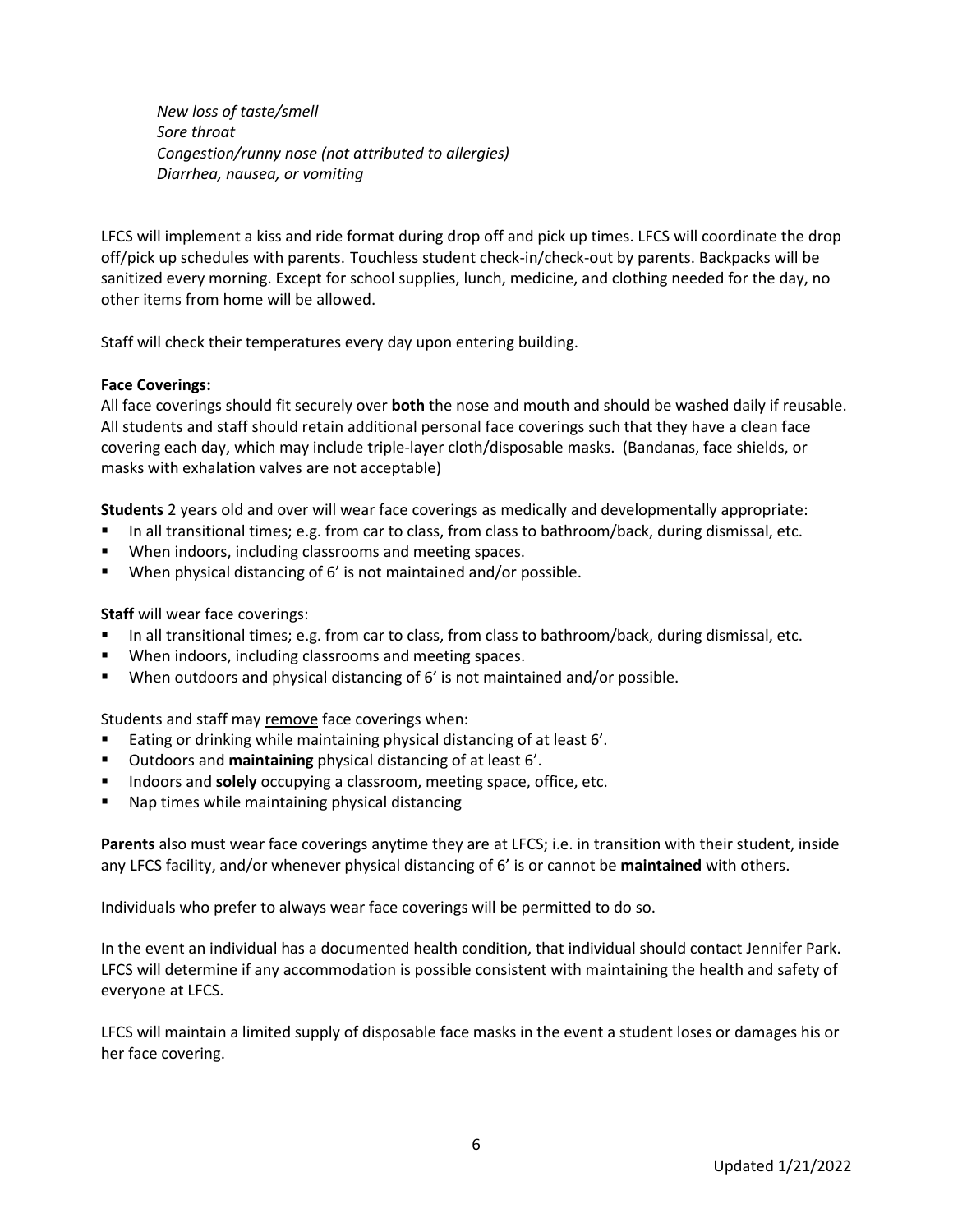Parents should work with their children before and after school begins to practice proper wearing of a face covering. [https://www.healthychildren.org/English/health-issues/conditions/COVID-19/Pages/Cloth-Face-](about:blank)[Coverings-for-Children-During-COVID-19.aspx](about:blank)

# **Physical Distancing:**

Classrooms and other meeting rooms at LFCS have been arranged to provide at least 6' of physical distancing between individuals seated in the vast majority of those spaces. Organized activities outside the classroom will be planned to maintain physical distancing as is possible. The face covering protocol will serve to supplement physical distancing guidelines and reduce risk when physical distancing may not be possible. Factors such as the square feet in classrooms, the required furnishings needed for instruction, and the number of people in each room have been taken into consideration. Designated seating areas will be marked on the floor with tape at least 6 feet apart so children understand where to sit. Students' desk will be separated to maintain physical distancing. New plexiglass shields will be used on desks. Bedding during nap time will be spaced (head-to-toe positioning) to least three feet apart.

7 people maximum including teachers will be allowed for K2 and 10-16 people for K3. 17 people maximum including teacher will be allowed for K4 and up. Ratios will be maintained, and group size will be limited by size for room in order to maintain 6 feet physical distancing for K2 and 3 feet physical distancing K3 and up. .

# **Cleaning:**

Following CDC and EPA guidelines, our staff and/or contractors will:

- Clean and disinfect frequently touched surfaces during the day.
- Clean and disinfect classrooms and common spaces in the evening.
- Clean and disinfect school playground before and after each class
- Staff will also perform regular wipe-downs of frequently touched classroom surfaces and shared objects during the day and in between use by different student cohorts.
- **IMPLEM** 10 Implement robust policies and procedures for cleaning and sanitizing frequently touched surfaces with a sign off sheet for each area.

#### **Staying Home When Sick:**

As LFCS seeks to provide educational services to our community and prevent the spread of COVID-19, LFCS is asking all members of our community to remain home when demonstrating any symptoms associated with the COVID-19 virus, as well as other more common illnesses. In general, individuals should remain at home if they experience fever, cough, runny nose/congestion not associated with known allergies, recent vomiting or diarrhea, sudden fatigue, chills, and muscle aches that are new/unexplained.

It is likely that students and staff will experience common colds, influenza, and other illnesses during the school year. Many of the symptoms associated with these illnesses are also mirrored by a COVID-19 patient. It may be hard to distinguish illness based on symptoms alone, and both consultation with a health care provider as well as diagnostic laboratory testing will be important to help differentiate. In order to protect the health of our LFCS community, we will act with an abundance of caution. It is encouraged that LFCS staff and community members to protect their personal health.

#### **Proper Respiratory Etiquette**

LFCS will seek to encourage all students and staff to practice proper respiratory etiquette as a variety of illnesses can be spread from person-to-person via respiratory droplets. These droplets are spread by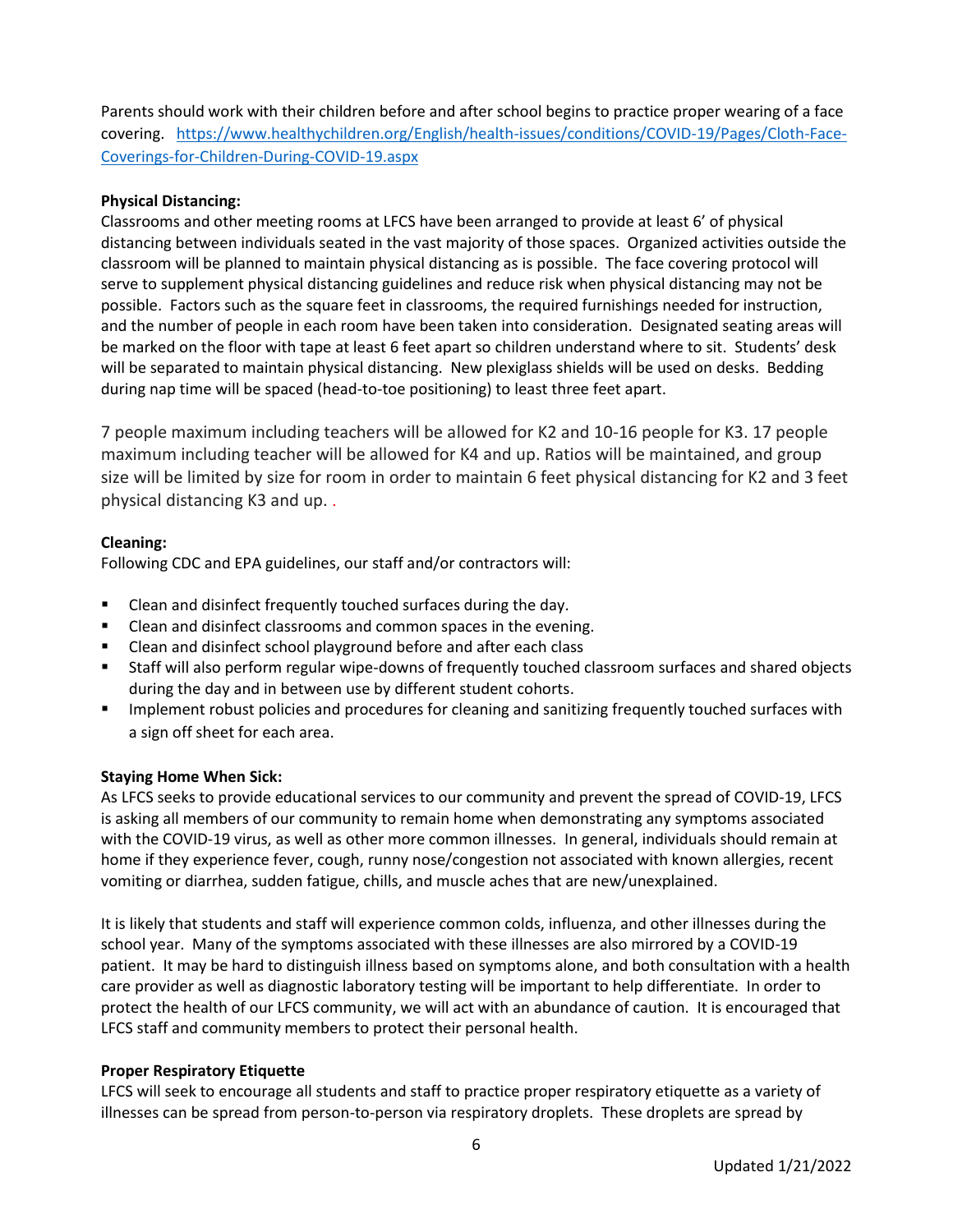coughing, sneezing or by touching contaminated objects or people. Certain habits help reduce the spread of illness:

- *Cover mouth and nose when coughing/sneezing.* If able, cough/sneeze into a tissue and then throw it away. If a tissue isn't available, cough/sneeze into the inner elbow or upper sleeve rather than hands.
- *Wash hands after coughing/sneezing.* If hands are used to cover a cough, sneeze or blow a nose, hands should be immediately washed with warm water and soap to reduce the spread of germs.

## **Cohorts**

LFCS will carefully manage the placement and movement of students and staff around LFCS facilities to mitigate risk, minimize interaction, and allow for easier contact tracing in the event an infection does occur. In general, students will be grouped in a cohort within their same assigned classroom. Outdoor play will be by classroom. Careful and consistent traffic flow through LFCS facilities will be maintained using appropriate signage and staff instruction.

Students will eat snacks and lunch in their classrooms and not in shared common spaces. Students will be permitted to have a snack/lunch after washing hands or using hand sanitizer.

Music classes, language classes, and Chapel will be completed virtually and NO special afterschool activities will occur in order to maintain cohort classes.

#### **Limited Sharing of Student Supplies:**

Parents will be informed of any particular supplies that their students need and students will be required to use (and not share) their supplies. Teachers will carefully allocate any LFCS-provided supplies. Any supplies that require use by more than one student will be cleaned prior to being given to another student. Each child's belongings will be kept separately from others' and in individually labeled containers, cubbies, or areas.

#### **Frequent Handwashing and Use of Hand Sanitizer:**

Staff and students are strongly encouraged to wash hands with soap and water prior to entering LFCS facilities for the day, always after using the restroom, before and after eating, before and after using any shared equipment (such as during outside activities), after changing a diaper, when hands are visibly soiled, after coughing/sneezing/blowing their nose if using a tissue, and upon leaving classroom.

Hand sanitizer (alcohol-based hand rub with at least 60% alcohol) will be available in each LFCS classroom and in other high traffic spots in LFCS facilities as a supplement to hand washing.

#### **Increasing Ventilation, Use of Outdoor Spaces:**

LFCS will, where possible, seek to increase ventilation in certain classrooms and meeting spaces to circulate and refresh the air supply. As weather and class content allows, staff will seek ways to increase the time students spend outdoors while maintaining necessary physical distancing.

#### **Limiting Visitors:**

LFCS will strictly regulate access by visitors, parents, volunteers, vendors, and any other outside groups. Any/If visitors permitted access to LCFS facilities, including parents, will be required to complete a health screening prior to admittance and will check in at front desk upon arrival. Visitors must wear a face covering when entering/exiting LFCS facilities, while indoors, and while outdoors when physical distancing is not maintained or possible.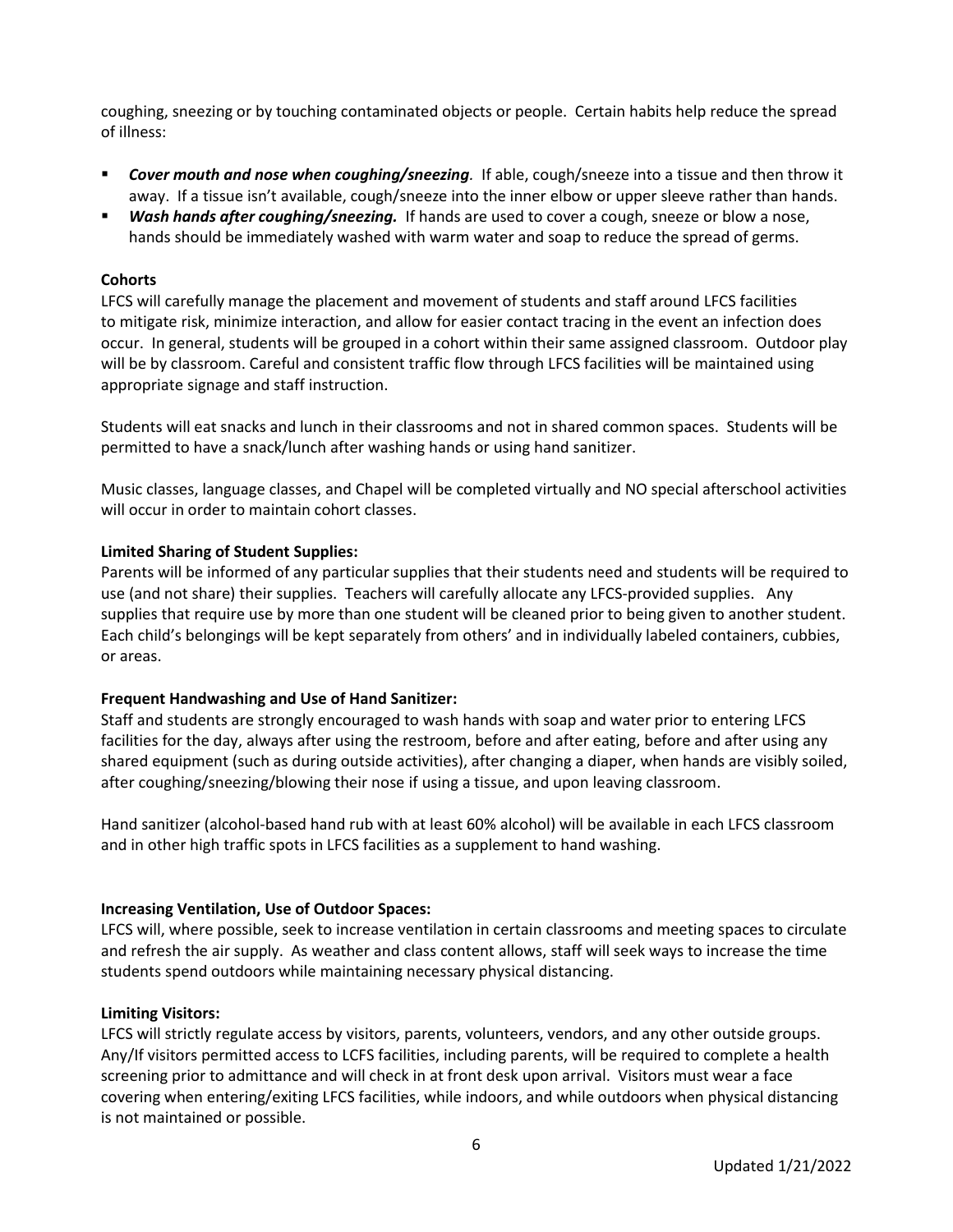# **Limiting Large Group Meetings and Field Trips:**

LFCS will abide by any applicable federal, state, and local mandates that determine the number of people allowed to publicly gather at LFCS. All field trips are cancelled.

## **Additional General Guidelines for Little Flock Summer Camp Program**

- Staff, students, and their families are to maintain distance from each other.
- The same staff and children will consistently remain in the same groups. LFCS will keep campers together in small groups with dedicated staff and make sure they remain with the same group throughout the day, every day (cohorting).
- Use of interactive water features, splash pads, and wading pools continues to be prohibited.
- **EXECS SUMMER CAMP STAGGES 20 THE CONTENT CONTENT** LECS summer LECS summer camp for signs and symptoms of COVID-19 infection and testing.

# **Monitoring Health of Students and Staff at LFCS facilities:**

LFCS will continue to regularly monitor COVID-19 updates from the [World Health Organization,](about:blank) [U.S.](about:blank)  [Centers for Disease Control and Prevention \(CDC\)](about:blank) and the [Virginia Department of Health,](about:blank) and update our protocols and response plans as needed. LFCS staff will closely observe the health of our students with the goal of keeping them and everyone in our community healthy. We will teach and review handwashing, physical distancing, mask wearing, and respiratory etiquette.

LFCS will maintain two distinct treatment spaces:

- The "Well Room" will manage routine first aid needs, scheduled medications, over-the-counter medication administration, collecting medical forms, etc.
- The "Sick Room" will manage illness symptoms (including symptoms consistent with COVID-19) that arise during the school day.

#### **Frequently Asked Questions:**

**1.** What if my child is not feeling well when school starts on Monday?

*As you have done all school year, please keep your child home if they are not feeling well. This includes having a fever, cough, runny nose and/or vomiting. A doctor's note will be required to return to the school.*

**2.** What happens if I send my child to school with a runny nose, cough, or other COVID-like symptoms?

*Your child will be sent to the front office, and we will call you to come pick up your child. In order to return to school, your child needs to get a doctor's note that he/she is clear to return.*

**3.** What if my child recently tested positive for COVID? When can they return to school?

*At this time, the return to school policy is still the same even if they are vaccinated. A student must stay out of school for 10 days beginning from the start of their symptoms. For example, if someone starts showing COVID symptoms on January 1, and tests positive, they can return on January 11. They will need a note from the Fairfax County Health Department that clears their return to school.*

**4.** My child does NOT have COVID. But they were "close contact" to someone who tested positive. What should I do? When can they come to school?